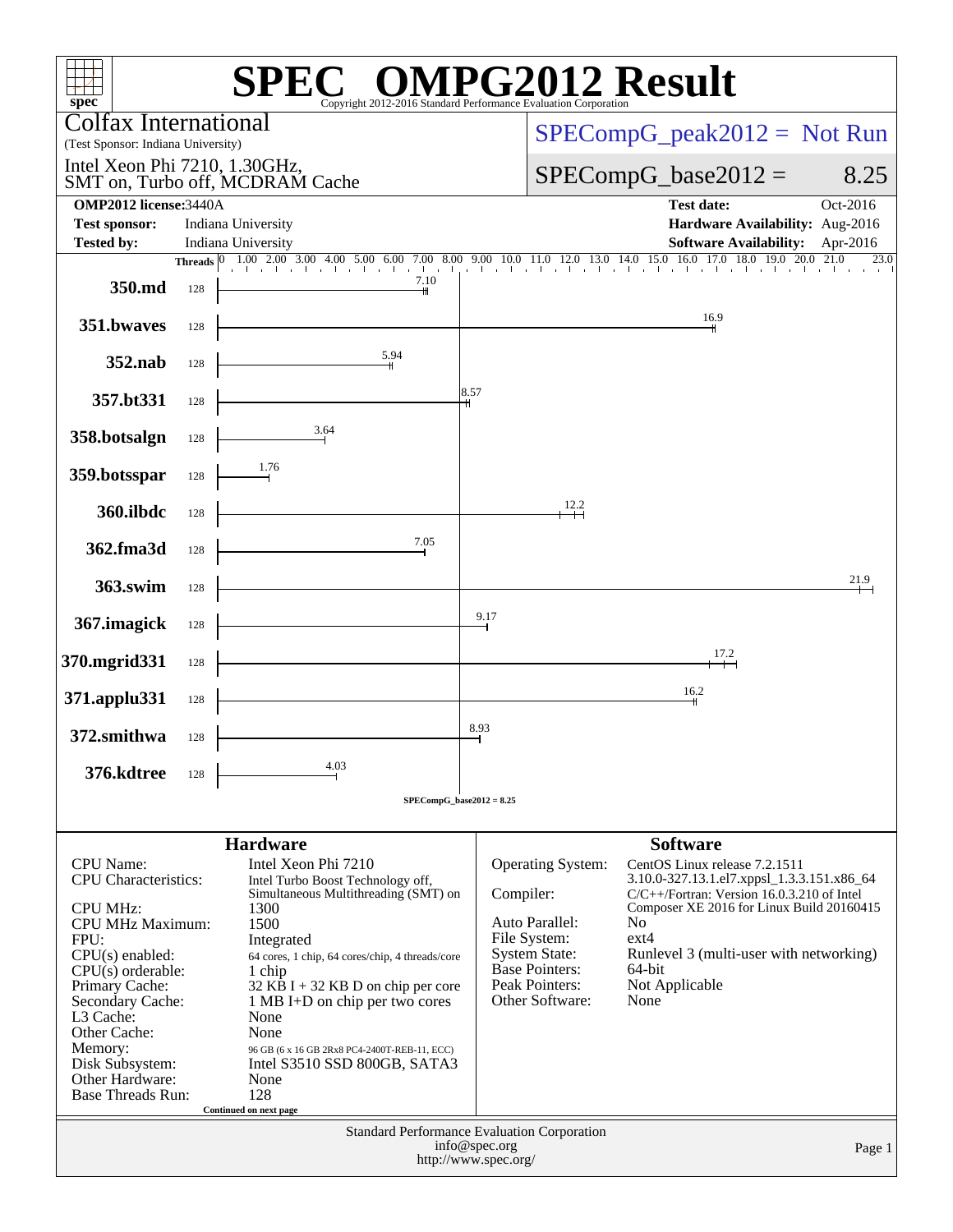| $spec^*$                                                                                                                                                                               |                                                         |                                                        |            |                               |       |                                                    |                         |  | <b>SPEC OMPG2012 Result</b>                                                                                                                                                                                                                                                                                                                                                                                                 |              |                               |              |                |              |
|----------------------------------------------------------------------------------------------------------------------------------------------------------------------------------------|---------------------------------------------------------|--------------------------------------------------------|------------|-------------------------------|-------|----------------------------------------------------|-------------------------|--|-----------------------------------------------------------------------------------------------------------------------------------------------------------------------------------------------------------------------------------------------------------------------------------------------------------------------------------------------------------------------------------------------------------------------------|--------------|-------------------------------|--------------|----------------|--------------|
| <b>Colfax International</b><br>$SPECompG_peak2012 = Not Run$<br>(Test Sponsor: Indiana University)                                                                                     |                                                         |                                                        |            |                               |       |                                                    |                         |  |                                                                                                                                                                                                                                                                                                                                                                                                                             |              |                               |              |                |              |
| Intel Xeon Phi 7210, 1.30GHz,                                                                                                                                                          |                                                         |                                                        |            |                               |       |                                                    | 8.25                    |  |                                                                                                                                                                                                                                                                                                                                                                                                                             |              |                               |              |                |              |
| $SPECompG_base2012 =$<br>SMT on, Turbo off, MCDRAM Cache<br><b>OMP2012</b> license: 3440A<br><b>Test date:</b><br>Oct-2016                                                             |                                                         |                                                        |            |                               |       |                                                    |                         |  |                                                                                                                                                                                                                                                                                                                                                                                                                             |              |                               |              |                |              |
| Indiana University<br>Hardware Availability: Aug-2016<br><b>Test sponsor:</b>                                                                                                          |                                                         |                                                        |            |                               |       |                                                    |                         |  |                                                                                                                                                                                                                                                                                                                                                                                                                             |              |                               |              |                |              |
| Indiana University<br><b>Software Availability:</b><br><b>Tested by:</b><br>Apr-2016<br>Minimum Peak Threads:                                                                          |                                                         |                                                        |            |                               |       |                                                    |                         |  |                                                                                                                                                                                                                                                                                                                                                                                                                             |              |                               |              |                |              |
| <b>Maximum Peak Threads:</b>                                                                                                                                                           |                                                         |                                                        | $-$<br>$-$ |                               |       |                                                    |                         |  |                                                                                                                                                                                                                                                                                                                                                                                                                             |              |                               |              |                |              |
| <b>Results Table</b>                                                                                                                                                                   |                                                         |                                                        |            |                               |       |                                                    |                         |  |                                                                                                                                                                                                                                                                                                                                                                                                                             |              |                               |              |                |              |
| <b>Benchmark</b>                                                                                                                                                                       |                                                         | Threads Seconds                                        | Ratio      | <b>Base</b><br><b>Seconds</b> | Ratio | <b>Seconds</b>                                     | Ratio                   |  | <b>Threads Seconds</b>                                                                                                                                                                                                                                                                                                                                                                                                      | <b>Ratio</b> | <b>Peak</b><br><b>Seconds</b> | <b>Ratio</b> | <b>Seconds</b> | <b>Ratio</b> |
| 350.md                                                                                                                                                                                 | 128                                                     | 660                                                    | 7.02       | 649                           | 7.14  | 652                                                | 7.10                    |  |                                                                                                                                                                                                                                                                                                                                                                                                                             |              |                               |              |                |              |
| 351.bwayes                                                                                                                                                                             | 128                                                     | 269                                                    | 16.9       | 267                           | 17.0  | 268                                                | 16.9                    |  |                                                                                                                                                                                                                                                                                                                                                                                                                             |              |                               |              |                |              |
| 352.nab                                                                                                                                                                                | 128                                                     | 664                                                    | 5.86       | 654                           | 5.95  | 654                                                | 5.94                    |  |                                                                                                                                                                                                                                                                                                                                                                                                                             |              |                               |              |                |              |
| 357.bt331                                                                                                                                                                              | 128                                                     | 559                                                    | 8.47       | 553                           | 8.58  | 553                                                | 8.57                    |  |                                                                                                                                                                                                                                                                                                                                                                                                                             |              |                               |              |                |              |
| 358.botsalgn                                                                                                                                                                           | 128                                                     | 1196                                                   | 3.64       | 1196                          | 3.64  | 1196                                               | 3.64                    |  |                                                                                                                                                                                                                                                                                                                                                                                                                             |              |                               |              |                |              |
| 359.botsspar                                                                                                                                                                           | 128                                                     | 2988                                                   | 1.76       | 2995                          | 1.75  | 2989                                               | 1.76                    |  |                                                                                                                                                                                                                                                                                                                                                                                                                             |              |                               |              |                |              |
| 360.ilbdc                                                                                                                                                                              | 128                                                     | 285                                                    | 12.5       | 293                           | 12.2  | 306                                                | 11.6                    |  |                                                                                                                                                                                                                                                                                                                                                                                                                             |              |                               |              |                |              |
| 362.fma3d                                                                                                                                                                              | 128                                                     | 539                                                    | 7.04       | 538                           | 7.06  | 539                                                | 7.05                    |  |                                                                                                                                                                                                                                                                                                                                                                                                                             |              |                               |              |                |              |
| 363.swim                                                                                                                                                                               | 128                                                     | 207                                                    | 21.9       | 207                           | 21.9  | 203                                                | 22.3                    |  |                                                                                                                                                                                                                                                                                                                                                                                                                             |              |                               |              |                |              |
| 367.imagick                                                                                                                                                                            | 128                                                     | 767                                                    | 9.17       | 767                           | 9.17  | 765                                                | 9.19                    |  |                                                                                                                                                                                                                                                                                                                                                                                                                             |              |                               |              |                |              |
| 370.mgrid331                                                                                                                                                                           | 128                                                     | 250                                                    | 17.7       | 256                           | 17.2  | 264                                                | 16.8                    |  |                                                                                                                                                                                                                                                                                                                                                                                                                             |              |                               |              |                |              |
| 371.applu331                                                                                                                                                                           | 128                                                     | 372                                                    | 16.3       | 374                           | 16.2  | 374                                                | 16.2                    |  |                                                                                                                                                                                                                                                                                                                                                                                                                             |              |                               |              |                |              |
| 372.smithwa                                                                                                                                                                            | 128                                                     | 600                                                    | 8.93       | 602                           | 8.91  | 600                                                | 8.93                    |  |                                                                                                                                                                                                                                                                                                                                                                                                                             |              |                               |              |                |              |
| 376.kdtree                                                                                                                                                                             | 128                                                     | 1114                                                   | 4.04       | 1117                          | 4.03  | 1115                                               | 4.03                    |  |                                                                                                                                                                                                                                                                                                                                                                                                                             |              |                               |              |                |              |
| Results appear in the order in which they were run. Bold underlined text indicates a median measurement.                                                                               |                                                         |                                                        |            |                               |       |                                                    |                         |  |                                                                                                                                                                                                                                                                                                                                                                                                                             |              |                               |              |                |              |
|                                                                                                                                                                                        |                                                         |                                                        |            |                               |       | <b>Platform Notes</b>                              |                         |  | Sysinfo program /home/lijunj/SPEC/omp2012-1.1-run/Docs/sysinfo<br>Revision 563 of 2016-06-10 (097295389cf6073d8c3b03fa376740a5)<br>running on knll.uits.indiana.edu Thu Oct 6 00:24:30 2016                                                                                                                                                                                                                                 |              |                               |              |                |              |
| This section contains SUT (System Under Test) info as seen by<br>some common utilities. To remove or add to this section, see:<br>http://www.spec.org/omp2012/Docs/config.html#sysinfo |                                                         |                                                        |            |                               |       |                                                    |                         |  |                                                                                                                                                                                                                                                                                                                                                                                                                             |              |                               |              |                |              |
|                                                                                                                                                                                        | From /proc/cpuinfo<br>caution.)<br>cache size : 1024 KB | 256 "processors"<br>cpu cores $: 64$<br>siblings : 256 |            | 1 "physical id"s (chips)      |       | Continued on next page                             |                         |  | model name : Intel(R) Xeon Phi(TM) CPU 7210 @ 1.30GHz<br>cores, siblings (Caution: counting these is hw and system dependent.<br>following excerpts from /proc/cpuinfo might not be reliable. Use with<br>physical 0: cores 0 1 2 3 6 7 10 11 12 13 14 15 18 19 20 21 22 23 24 25 26<br>27 28 29 30 31 32 33 34 35 36 37 38 39 40 41 42 43 44 45 46 47 48 49 50 51<br>52 53 56 57 58 59 60 61 62 63 64 65 68 69 70 71 72 73 |              |                               |              | The            |              |
|                                                                                                                                                                                        |                                                         |                                                        |            |                               |       | <b>Standard Performance Evaluation Corporation</b> |                         |  |                                                                                                                                                                                                                                                                                                                                                                                                                             |              |                               |              |                |              |
|                                                                                                                                                                                        |                                                         |                                                        |            |                               |       |                                                    | $inf_{\Omega}$ gnes org |  |                                                                                                                                                                                                                                                                                                                                                                                                                             |              |                               |              |                |              |

[info@spec.org](mailto:info@spec.org) <http://www.spec.org/>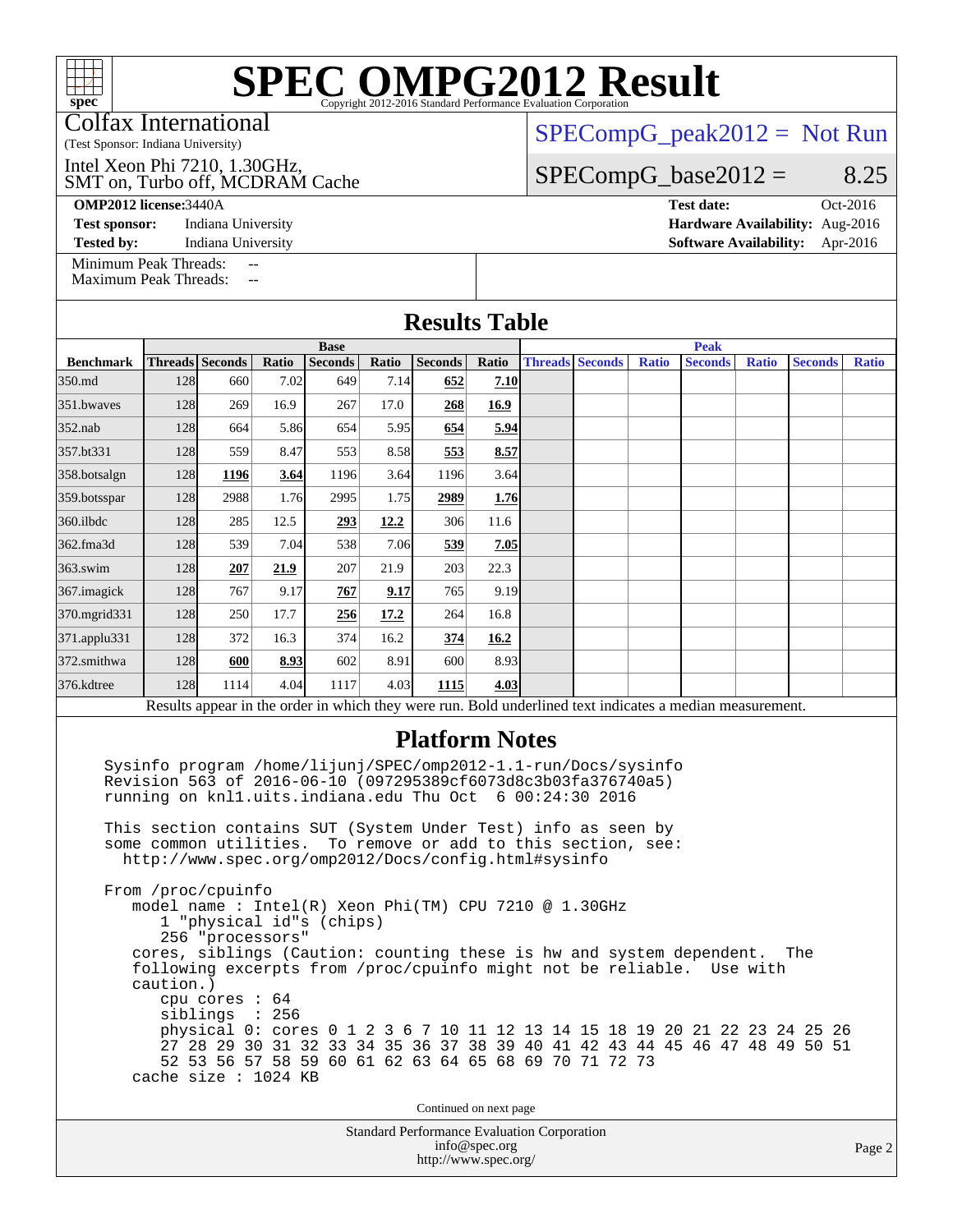

# **[SPEC OMPG2012 Result](http://www.spec.org/auto/omp2012/Docs/result-fields.html#SPECOMPG2012Result)**

Colfax International

 $SPECompG_peak2012 = Not Run$  $SPECompG_peak2012 = Not Run$ 

SMT on, Turbo off, MCDRAM Cache Intel Xeon Phi 7210, 1.30GHz,

 $SPECompG_base2012 = 8.25$  $SPECompG_base2012 = 8.25$ 

(Test Sponsor: Indiana University)

**[Test sponsor:](http://www.spec.org/auto/omp2012/Docs/result-fields.html#Testsponsor)** Indiana University **[Hardware Availability:](http://www.spec.org/auto/omp2012/Docs/result-fields.html#HardwareAvailability)** Aug-2016 **[Tested by:](http://www.spec.org/auto/omp2012/Docs/result-fields.html#Testedby)** Indiana University **[Software Availability:](http://www.spec.org/auto/omp2012/Docs/result-fields.html#SoftwareAvailability)** Apr-2016

**[OMP2012 license:](http://www.spec.org/auto/omp2012/Docs/result-fields.html#OMP2012license)**3440A **[Test date:](http://www.spec.org/auto/omp2012/Docs/result-fields.html#Testdate)** Oct-2016

### **[Platform Notes \(Continued\)](http://www.spec.org/auto/omp2012/Docs/result-fields.html#PlatformNotes)**

From /proc/meminfo<br>MemTotal: 98679320 kB HugePages\_Total: 0<br>Hugepagesize: 2048 kB Hugepagesize: /usr/bin/lsb\_release -d CentOS Linux release 7.2.1511 (Core) From /etc/\*release\* /etc/\*version\* centos-release: CentOS Linux release 7.2.1511 (Core) centos-release-upstream: Derived from Red Hat Enterprise Linux 7.2 (Source) os-release: NAME="CentOS Linux" VERSION="7 (Core)" ID="centos" ID\_LIKE="rhel fedora" VERSION\_ID="7" PRETTY\_NAME="CentOS Linux 7 (Core)" ANSI\_COLOR="0;31" CPE\_NAME="cpe:/o:centos:centos:7" redhat-release: CentOS Linux release 7.2.1511 (Core) system-release: CentOS Linux release 7.2.1511 (Core) system-release-cpe: cpe:/o:centos:centos:7 uname -a: Linux knl1.uits.indiana.edu 3.10.0-327.13.1.el7.xppsl\_1.3.3.151.x86\_64 #1 SMP Fri Jun 10 15:04:35 UTC 2016 x86\_64 x86\_64 x86\_64 GNU/Linux run-level 3 Oct 5 12:52 SPEC is set to: /home/lijunj/SPEC/omp2012-1.1-run Type Size Used Avail Use% Mounted on<br>ext4 713G 77G 601G 12% / /dev/sda3 ext4 713G 77G 601G 12% / Cannot run dmidecode; consider saying 'chmod +s /usr/sbin/dmidecode' (End of data from sysinfo program)

### **[General Notes](http://www.spec.org/auto/omp2012/Docs/result-fields.html#GeneralNotes)**

 BIOS settings: Intel Simultaneous Multithreading (SMT): on Intel Turbo Boost Technology (Turbo): off Cluster Mode: quadrant Memory Mode: cache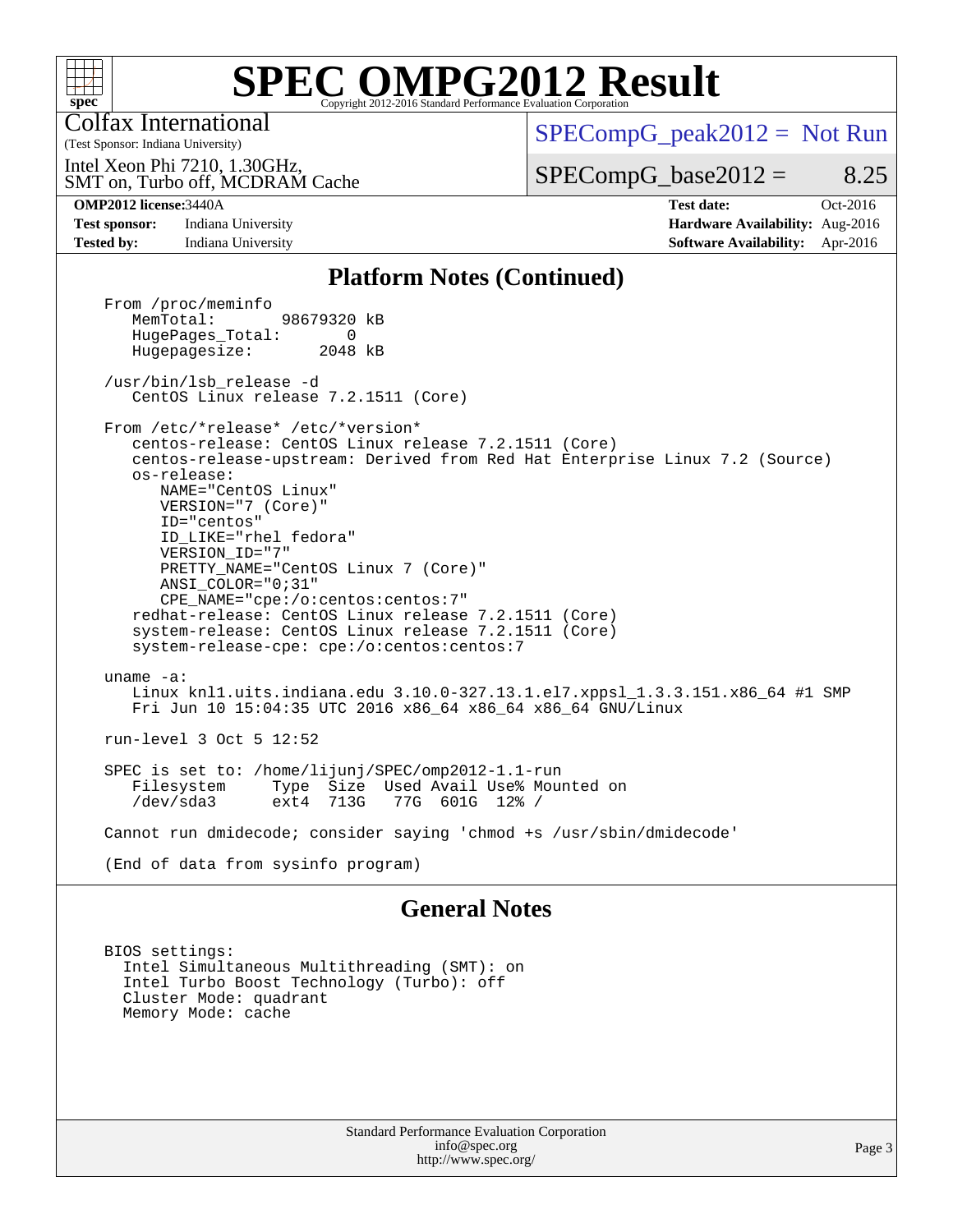

# **[SPEC OMPG2012 Result](http://www.spec.org/auto/omp2012/Docs/result-fields.html#SPECOMPG2012Result)**

Colfax International

(Test Sponsor: Indiana University)

 $SPECompG_peak2012 = Not Run$  $SPECompG_peak2012 = Not Run$ 

SMT on, Turbo off, MCDRAM Cache Intel Xeon Phi 7210, 1.30GHz,

#### **[OMP2012 license:](http://www.spec.org/auto/omp2012/Docs/result-fields.html#OMP2012license)**3440A **[Test date:](http://www.spec.org/auto/omp2012/Docs/result-fields.html#Testdate)** Oct-2016

**[Test sponsor:](http://www.spec.org/auto/omp2012/Docs/result-fields.html#Testsponsor)** Indiana University **[Hardware Availability:](http://www.spec.org/auto/omp2012/Docs/result-fields.html#HardwareAvailability)** Aug-2016

 $SPECompG_base2012 = 8.25$  $SPECompG_base2012 = 8.25$ 

**[Tested by:](http://www.spec.org/auto/omp2012/Docs/result-fields.html#Testedby)** Indiana University **[Software Availability:](http://www.spec.org/auto/omp2012/Docs/result-fields.html#SoftwareAvailability)** Apr-2016

## **[Base Compiler Invocation](http://www.spec.org/auto/omp2012/Docs/result-fields.html#BaseCompilerInvocation)**

[C benchmarks](http://www.spec.org/auto/omp2012/Docs/result-fields.html#Cbenchmarks): [icc](http://www.spec.org/omp2012/results/res2016q4/omp2012-20161014-00084.flags.html#user_CCbase_intel_icc_a87c68a857bc5ec5362391a49d3a37a6)

[C++ benchmarks:](http://www.spec.org/auto/omp2012/Docs/result-fields.html#CXXbenchmarks) [icpc](http://www.spec.org/omp2012/results/res2016q4/omp2012-20161014-00084.flags.html#user_CXXbase_intel_icpc_2d899f8d163502b12eb4a60069f80c1c)

[Fortran benchmarks](http://www.spec.org/auto/omp2012/Docs/result-fields.html#Fortranbenchmarks): [ifort](http://www.spec.org/omp2012/results/res2016q4/omp2012-20161014-00084.flags.html#user_FCbase_intel_ifort_8a5e5e06b19a251bdeaf8fdab5d62f20)

### **[Base Portability Flags](http://www.spec.org/auto/omp2012/Docs/result-fields.html#BasePortabilityFlags)**

 350.md: [-free](http://www.spec.org/omp2012/results/res2016q4/omp2012-20161014-00084.flags.html#user_baseFPORTABILITY350_md_f-FR_e51be0673775d2012b3310fa5323f530) 357.bt331: [-mcmodel=medium](http://www.spec.org/omp2012/results/res2016q4/omp2012-20161014-00084.flags.html#user_baseFPORTABILITY357_bt331_f-mcmodel_3a41622424bdd074c4f0f2d2f224c7e5) 363.swim: [-mcmodel=medium](http://www.spec.org/omp2012/results/res2016q4/omp2012-20161014-00084.flags.html#user_baseFPORTABILITY363_swim_f-mcmodel_3a41622424bdd074c4f0f2d2f224c7e5) 367.imagick: [-std=c99](http://www.spec.org/omp2012/results/res2016q4/omp2012-20161014-00084.flags.html#user_baseCPORTABILITY367_imagick_f-std_2ec6533b6e06f1c4a6c9b78d9e9cde24)

## **[Base Optimization Flags](http://www.spec.org/auto/omp2012/Docs/result-fields.html#BaseOptimizationFlags)**

[C benchmarks](http://www.spec.org/auto/omp2012/Docs/result-fields.html#Cbenchmarks):

[-O3](http://www.spec.org/omp2012/results/res2016q4/omp2012-20161014-00084.flags.html#user_CCbase_f-O3) [-ansi-alias](http://www.spec.org/omp2012/results/res2016q4/omp2012-20161014-00084.flags.html#user_CCbase_f-ansi-alias) [-no-prec-div](http://www.spec.org/omp2012/results/res2016q4/omp2012-20161014-00084.flags.html#user_CCbase_f-no-prec-div) [-qopenmp](http://www.spec.org/omp2012/results/res2016q4/omp2012-20161014-00084.flags.html#user_CCbase_f-qopenmp) [-ipo](http://www.spec.org/omp2012/results/res2016q4/omp2012-20161014-00084.flags.html#user_CCbase_f-ipo) [-xMIC-AVX512](http://www.spec.org/omp2012/results/res2016q4/omp2012-20161014-00084.flags.html#user_CCbase_f-xMIC-AVX512) [-fp-model fast=2](http://www.spec.org/omp2012/results/res2016q4/omp2012-20161014-00084.flags.html#user_CCbase_f-fp-model_a7fb8ccb7275e23f0079632c153cfcab)

[C++ benchmarks:](http://www.spec.org/auto/omp2012/Docs/result-fields.html#CXXbenchmarks)

[-O3](http://www.spec.org/omp2012/results/res2016q4/omp2012-20161014-00084.flags.html#user_CXXbase_f-O3) [-ansi-alias](http://www.spec.org/omp2012/results/res2016q4/omp2012-20161014-00084.flags.html#user_CXXbase_f-ansi-alias) [-no-prec-div](http://www.spec.org/omp2012/results/res2016q4/omp2012-20161014-00084.flags.html#user_CXXbase_f-no-prec-div) [-qopenmp](http://www.spec.org/omp2012/results/res2016q4/omp2012-20161014-00084.flags.html#user_CXXbase_f-qopenmp) [-ipo](http://www.spec.org/omp2012/results/res2016q4/omp2012-20161014-00084.flags.html#user_CXXbase_f-ipo) [-xMIC-AVX512](http://www.spec.org/omp2012/results/res2016q4/omp2012-20161014-00084.flags.html#user_CXXbase_f-xMIC-AVX512) [-fp-model fast=2](http://www.spec.org/omp2012/results/res2016q4/omp2012-20161014-00084.flags.html#user_CXXbase_f-fp-model_a7fb8ccb7275e23f0079632c153cfcab)

[Fortran benchmarks](http://www.spec.org/auto/omp2012/Docs/result-fields.html#Fortranbenchmarks):

[-O3](http://www.spec.org/omp2012/results/res2016q4/omp2012-20161014-00084.flags.html#user_FCbase_f-O3) [-no-prec-div](http://www.spec.org/omp2012/results/res2016q4/omp2012-20161014-00084.flags.html#user_FCbase_f-no-prec-div) [-qopenmp](http://www.spec.org/omp2012/results/res2016q4/omp2012-20161014-00084.flags.html#user_FCbase_f-qopenmp) [-ipo](http://www.spec.org/omp2012/results/res2016q4/omp2012-20161014-00084.flags.html#user_FCbase_f-ipo) [-xMIC-AVX512](http://www.spec.org/omp2012/results/res2016q4/omp2012-20161014-00084.flags.html#user_FCbase_f-xMIC-AVX512) [-fp-model fast=2](http://www.spec.org/omp2012/results/res2016q4/omp2012-20161014-00084.flags.html#user_FCbase_f-fp-model_a7fb8ccb7275e23f0079632c153cfcab)

The flags files that were used to format this result can be browsed at <http://www.spec.org/omp2012/flags/Intel-ic16.0-linux64.html> <http://www.spec.org/omp2012/flags/knl.html>

You can also download the XML flags sources by saving the following links: <http://www.spec.org/omp2012/flags/Intel-ic16.0-linux64.xml> <http://www.spec.org/omp2012/flags/knl.xml>

> Standard Performance Evaluation Corporation [info@spec.org](mailto:info@spec.org) <http://www.spec.org/>